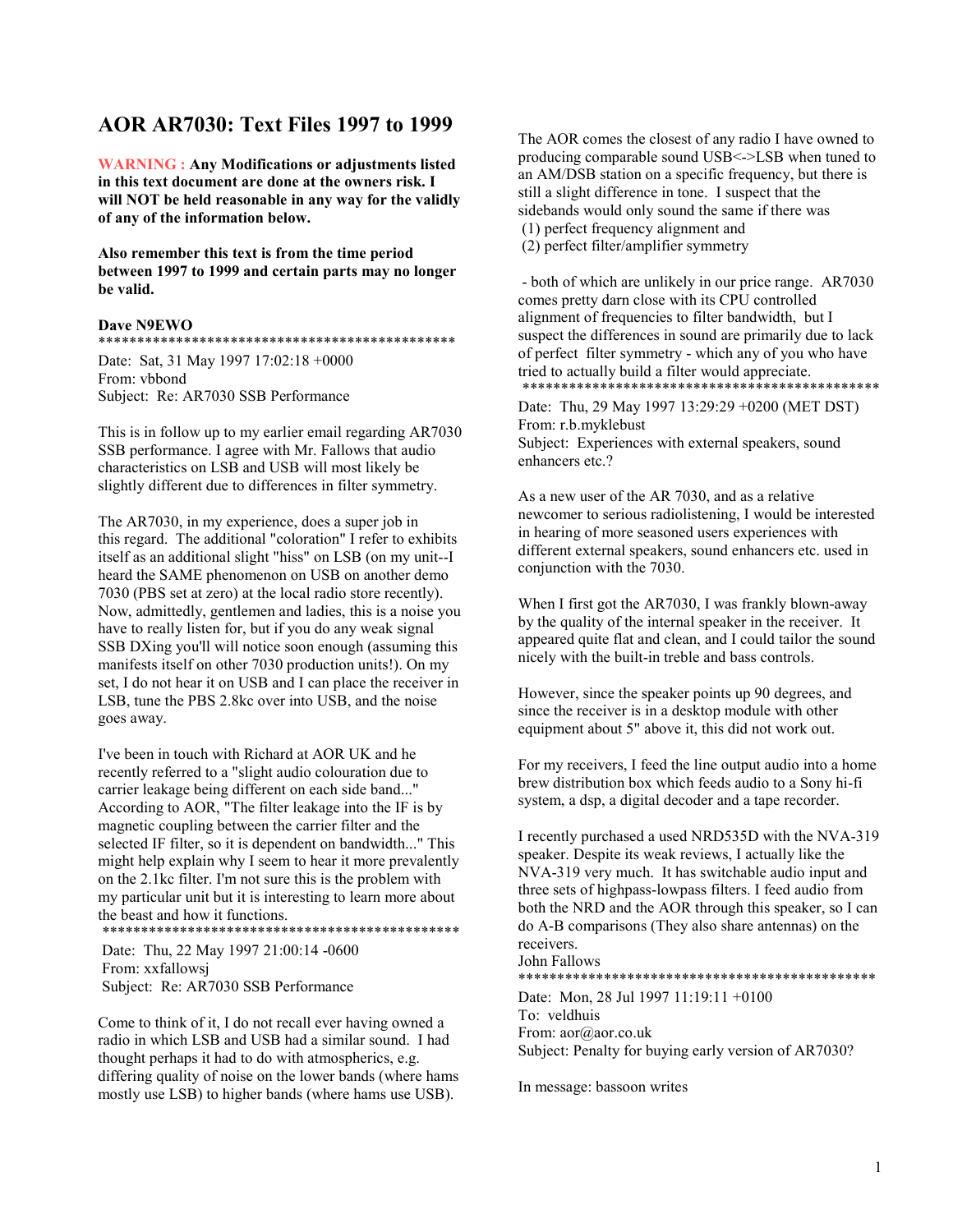>I bought an early example of the radio (100137) and >wish I had waited for a later version. This older one has >turned out to be very expensive. Since there is a >commercial AM station about 2km away from >my house, and down hill at that, my early-serial-number >model was useless much below 7mHz until I got a >Lowe preselector. AOR says later versions have "leaded >components" and don't have the problem. Nice, >that.

The IP3 around 1.7 to 2.0 MHz drops by about 10 dB, this affected the 1st 500 receivers produced. Investigation (following e-mail with Guy Atkins) pointed to the bandpass inductors saturating so they were changed in later production for leaded types... the result is a flat IP3.... I think this is a better solution than still proucing sets with a notch in IP3... we WILL improve the product where practical.

>Now this:

>The NB7030 enhanced processor with the notch filter upgrade just arrived and the manual says, in part, >

>"If your set is fitted with a version 10A Processor at present

>it will require re calibration when the enhanced processor is fitted. If this is the case you should contact your dealer who will make the necessary arrangements to have this carried out.

>Do not fit the enhanced processor until this has been done.

>

Please look at the processor number again... closely, I think it is likely to be V11A, not V10A ?? I am certain V10A was only shipped on the 20 or so pre-production units.

If it really is V10A, then TALK with us ! We cannot help out if you do not ask the question :-)

>Granted, it's a terrific radio; but I am not pleased.

We do try and do listen.

Regards, Richard Hillier (AOR UK)

\*\*\*\*\*\*\*\*\*\*\*\*\*\*\*\*\*\*\*\*\*\*\*\*\*\*\*\*\*\*\*\*\*\*\*\*\*\*\*\*\*\*\*\*\*\*

The AOR NB7030 and FPU7030 options for the AR7030 - Don Phillips

Whatever your interest in DXing, and whichever magazines you read, you will have become aware of the interest caused over the last 18 months by the AOR

AR7030 Communications Receiver. You may well already have firm views on the receiver. You may fall into the camp which thinks that it is the best value for money on the market at the moment, and that it makes a quantum leap in terms of performance, holding the center ground between the very best analogue and digital receivers.

Alternatively you may find it too fussy to be of any use, too small to be convincing, and impractical for practical listening.

It is likely that your present views will become further polarized with the advent of this package of modifications.

What will you get...?

The kit itself comes well packaged, complete with clear fitting instructions and operating instructions designed as an addition to the owner's manual. As well as screws and headers for connection to the existing PCB's, you get a PCB, an updated microprocessor (type AT89C55) and an EEPROM (type 24C64) for increased memory capacity.

So what are you buying....?

In short, a noise blanker, a notch filter, extra memories and the facility for each memory to have a textual identifier, and new timers. It is possible to purchase just the integrated circuits if you don't want the notch and noise blanker. But you can't have the notch and noise blanker without the extra IC's. OK?

Fitting the new bits......

The PCB takes up about a quarter of the space inside the receiver, looking downwards, being about the same size as the optional filter daughter-board.

If you have fitted this, you will have to relocate it near the back of the receiver: the NB7030 board has to be sited near to the front of the receiver at the right hand side. Essentially to fit all the modifications you have to remove the old microprocessor from its holder and push in the new one, stuff in the little EEPROM into a hitherto unoccupied holder, solder in three multi-pinned headers to existing boards, and screw the new PCB to the side of the case.

Should I do it?....

Not if you are of a nervous disposition. If you have a small soldering iron, a steady hand, and some experience of soldering up PCB's it should not be difficult. Soldering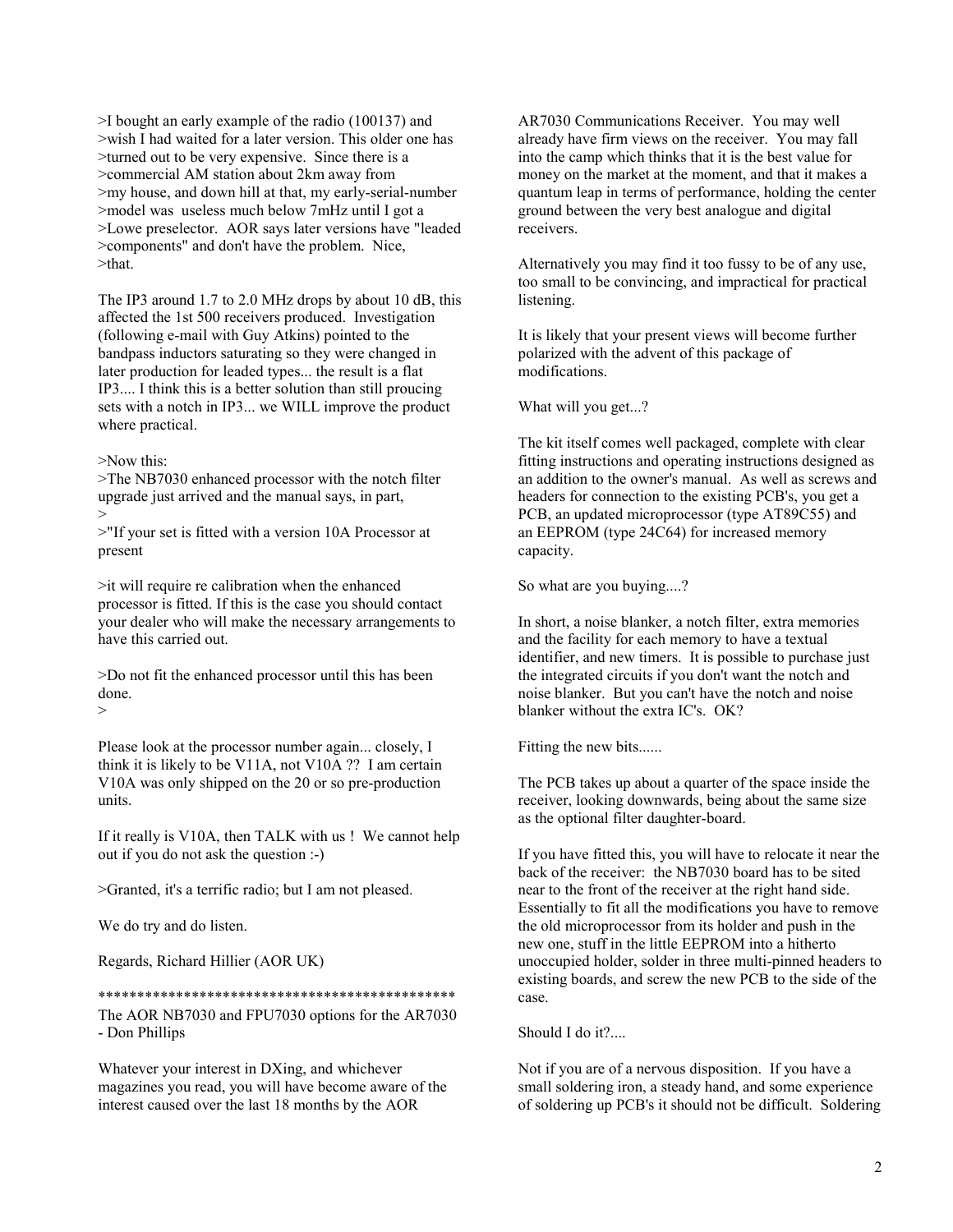one of the headers is best described as a bit tricky because it has to be soldered from the top of the board behind the front display. But this is preferable to disassembling the whole front of the receiver. My advice that if your only experience of soldering has been limited to household plumbing, and the instructions are not perfectly clear to you - get someone else to take the stress for you and stay away from the inside. It is also necessary to take earthing precautions when handling the integrated circuits.

On the whole, I think the designer has been skilful in supplying a board which gets in among the audio and IF circuitry relatively painlessly.

What does each of these options do? And how well?

Let's start with what for me is the minor feature, the new timers. The receiver's clock can now be programmed to include date and month. This enables ten "multi-timers" to be set up to switch in to any memory setting over the period of a year. At first sight this might have a limited appeal, but it would be possible to set up one night of unattended Dxing switching in to various frequencies for just a few minutes each. A tape machine could also switch in.

The noise blanker...

You may know of my history of disappointment about the performance of noise blankers. I think this is partly because share prices in blanker manufacturers have remained low ever since the general demise of OTH radar. (Woodpecker). It also seems to be a fact that noise blankers only really come into their own in the presence of strong transient spikes. Most Dxers erect antenna systems away from these anyway. Put it this way, with my usual antenna I only generally receive distant electrical storm interference (crick-crack). I have not been able to notice any improvement to the audio under these conditions with this noise blanker (neither did I on my Yaesu or my Drake). If I connect a short antenna to my modified 7030 and switch on my desk lamp, I hear a loud click. With the noise blanker switched in, the click totally disappears. Clearly it is working – its threshold level can also be adjusted - and it may have some uses, particularly for the listener in noisy areas with limited antenna possibilities.

The notch filter...

This is a beauty, and possibly worth the expenditure alone. The single filter, which operates in the audio circuitry claims to be better than 50 dB over most of the tuning range. It is manually tunable from 150 Hz to 6

kHz. Even when in manual mode, it is semi-intelligent because the tuning rate slows down as it approaches a heterodyne. When manually tuned, the filter locks in a fashion - it will stay tracked to drifting heterodynes. It will also hold its setting as you slowly tune it. It is interesting to put the receiver on AM mode and a wide filter and watch the filter continue to lock on to the 5 kHz whistles as you tune down the shortwave broadcast bands. The frequency at which the filter is operating is also displayed to the nearest 100 Hz.

The automatic notch search mode does exactly what it says, although covers only 300 Hz to 6 kHz. It works seamlessly and is able to lock on to CW signals. The display also tells you whether you are in the automatic mode or the manual "slow tuning - about to pounce on a hetero - mode".

It might have been nice if the notch filter had gone down to, say, 10 Hz to get rid of rumbles caused by slight variations in carriers beating together. In practice the pass band shift can be adjusted to meet this need.

Will I ever fly this thing?....

The notch filter and the noise blankers are called up from menus controlled by the much used buttons at the front. Yes, the menu tree is now bigger, and the same joys and anxieties meet the user of the modified receiver in the same way that you greet an updated program of your favorite word processor. Every improvement means more features, more power, more things to learn and more chances of getting lost. But for me, I found the additions logical and intuitive. For example the notch filter is found by pressing the "FILTER" button and the noise blanker is called up via the "RF-IF" option.

Memories are made of this.....

The receiver's memory capability has been increased to 400. The scanning facility will cover any block of a hundred of these.

Each memory can also store up to 14 characters of text. The full range of ascii letters - upper and lower case - are available including numbers and punctuation marks. But no accents, bold or underlined!

I must admit that I was a little bit prejudiced when contemplating this feature. It did seem a bit of a gimmick, which might have some use for amnesiac broadcast band listeners, and how shall I put it? - anoraks who prefer playing with equipment to using it. However, I went with the spirit of the new facility and spent a couple of hours putting in all the common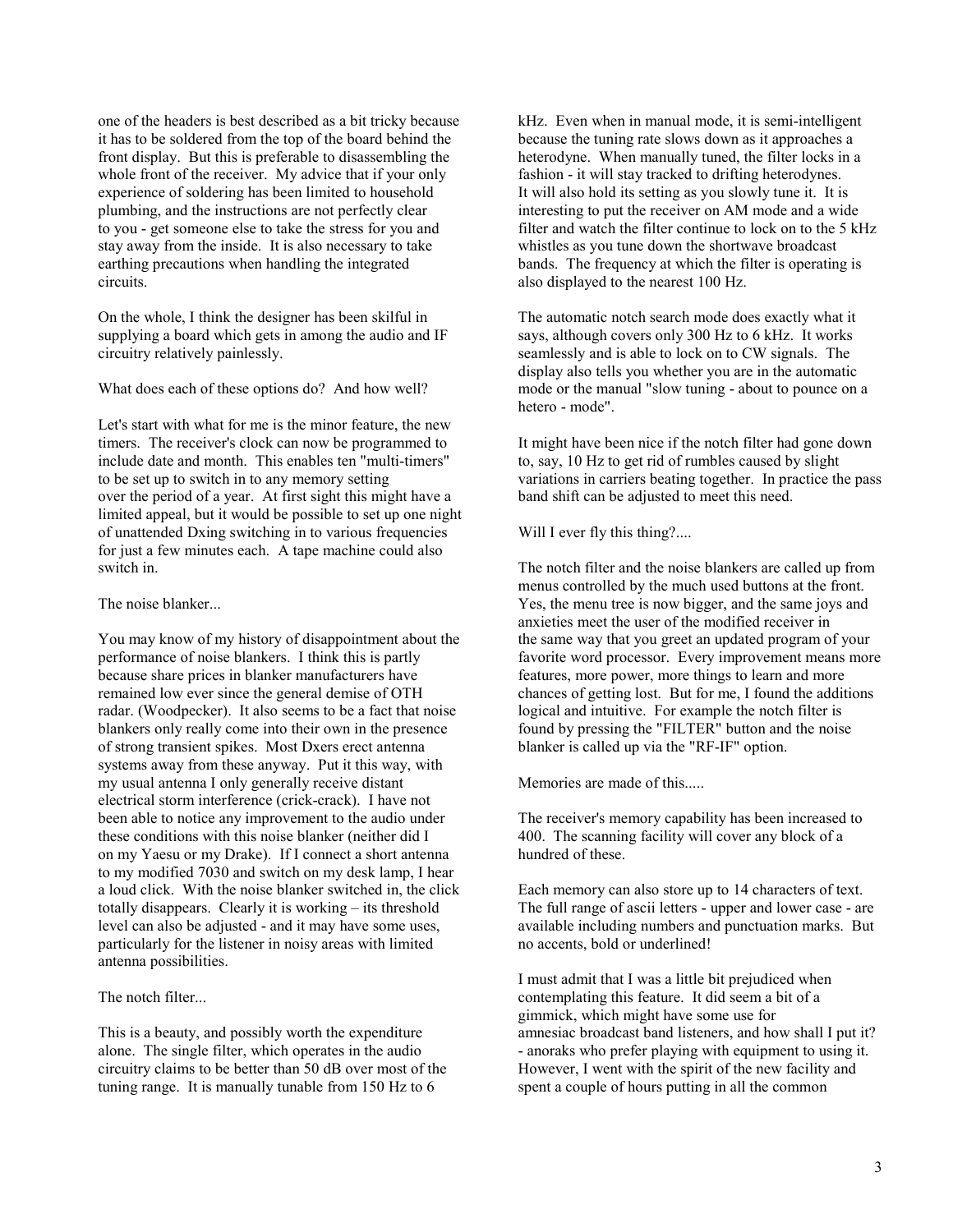African and Latin American short wave stations. So when I now call up memory number 216, it reads across the top of the display:

# 9.645.00 Bandeirantes B

I have chosen to put in the station name followed by the ITU code. I have found the 14 characters is usually quite enough to be able to identify a station without too much painful abbreviation.

Now, to have memories which tell you the name of the station, however prettily, is to me a limited virtue. (Although it has to be admitted, it looks quite impressive on the display). The additional feature which makes it particularly interesting is the one called the "Ident Preview" option, which can be switched in or out. As I tune my receiver down the 31 m.b. I come near to 9515 kHz. At this point the words

### Novas de Paz B

appear, for three seconds, over the part of the display normally occupied by the signal strength indicator. This would remind me of what Brazilian could be found here. The ways in which the identification previews present themselves and can be recalled are rather complicated for me to describe them in just a paragraph although the instruction sheets do a good job.

But I will address the inevitable question - what if I have committed more that one station to the receiver's memories of the same frequency. Well, initially, the one with the lowest memory number shows. However by pressing the MENU button it is then possible to show any other memories on the same frequency.

There is also a clever copy and paste facility which enables memory details to be transferred to other memories - useful if you want to feed in all frequency outlets of Radio Bandeirantes.

I am sure there are many ways this alpha-numerical display could be employed. It could be used as a note book - times, dates of logging, ITU codes and even jokes can be logged in. For example as I tune past the frequency of 5070 kHz the epithet "DANGER BIGOTS!" leaps out at me. Martin Elbe has christened the identification facility "Little Richard" in honour of the AOR UK Sales manager, Richard Hillier. When I tuned my receiver down the band and enquired what a station was, Martin

would read the display and say "Little Richard says it is Radio Cora".

Should I buy one....?

In my mind there is no clear answer to this. There are compelling reasons why somebody looking for a good modern receiver should buy a 7030 in its basic form. But at #198 these modifications are not cheap. It depends on most decisions in life concerning expenditure opportunity cost.

My advice would be this (and I await a deluge of contradiction): If you have the basic receiver and you are a reasonably serious DXer, the first thing you should do is to improve the filters. Do not buy the Collins filters - go straight for the 2.4 kHz 8 pole crystal filter. I use this nearly all the time, and the performance is superb. The next one to get is something like the Murata 3.0 kHz ceramic filter. This is good for Synchrophase listening. These two, together with the daughter board to mount them on them, come to about the cost of the options I have described above.

Then when you have a birthday, go for this new board and software. The notch filter will certainly improve the quality of your DXing. If you are an ace DXer you will have every worthwhile frequency already stored in the memory you were born with; if you are a lesser mortal. the station identification feature could save a lot of time flicking through the back pages of WRTH.

Date: Sat, 24 May 1997 18:37:00 +0200 Subject: FPU7030 and NB7030

I have been using a 7030 with the FPU and NB options installed for the past week.

What I really like is the ID feature.

One thing I don't like about it that is not over yet. I left my unit on continuously for the entire week, and every day I would run the filter alignment routine, and every time I would get a different set of numbers. Right now my display shows that I have a 2.2, a 3.4, a 3.9, a 4.6, a 6.4 and 9.5kHz filter installed. S o I need to do a little thinking before I switch filter, because my immediate reflex is not that of associating the 4.6 label with the 6kHz filter.

The filters are aligned correctly though, because there is really no difference when flipping between LSB and USB. The Syncro is very good and locks on signals like a smart torpedo.

Although this is not the result of a properly carried out test, I am pretty sure that the large ss 40dB of input attenuation. By contrast, my reference receiver, which has a published 3rd ! Order IP of +30dBm and 2nd IP of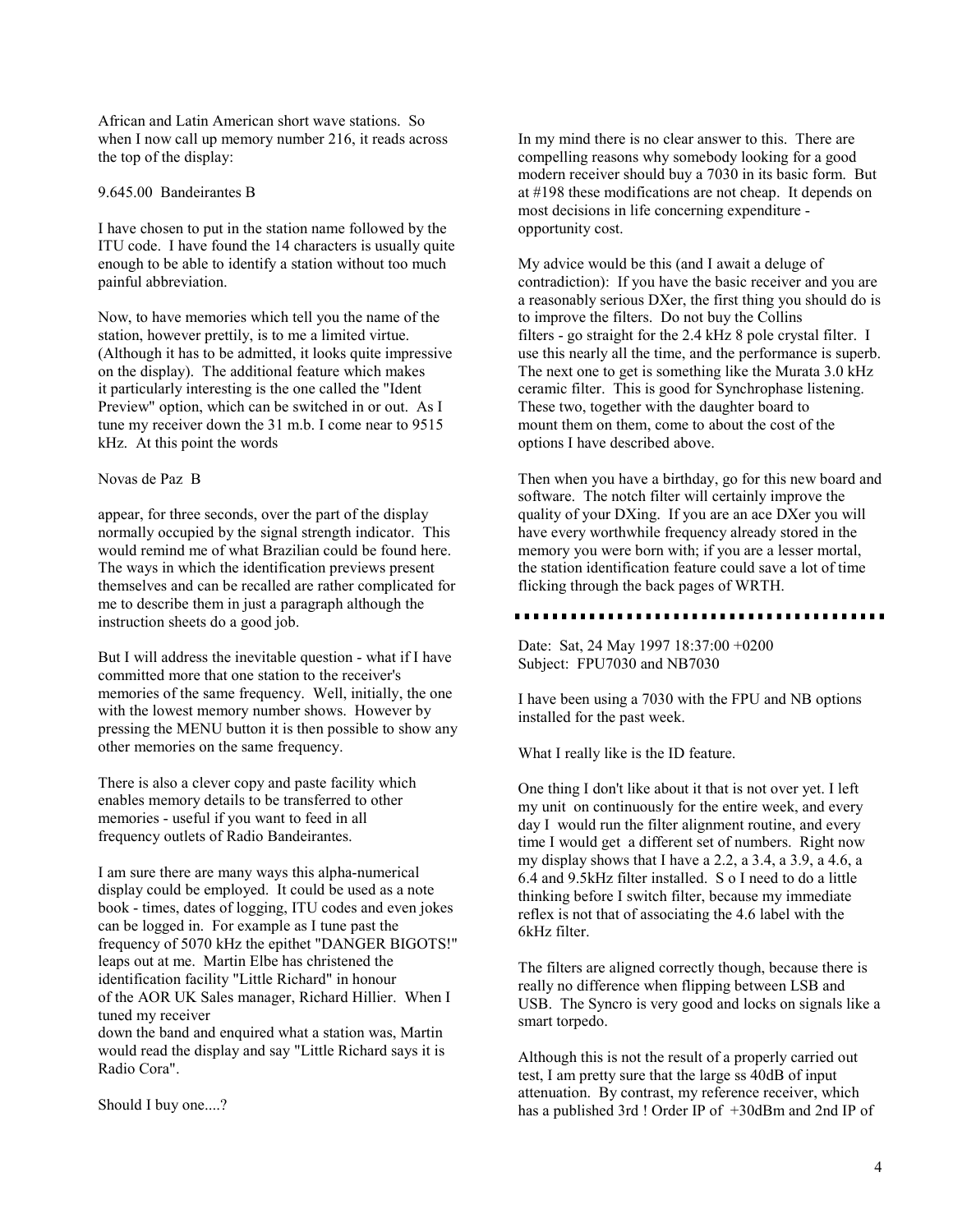just +70dBm, has no attenuator a t all. It does have a preamplifier, but there is no way to cut down to size those pesky signals that trigger the attenuator of the 7030.

Strangely enough this receiver is so quiet that it always surprises me, and yet it has lower published specification and costs almost 7 times as much.

Would I buy the 7030 again? Yes, because I think this is the best amateur grade receiver out there. If you were still undecided about buying it, I would suggest you wait no longer.

### Karen

#### \*\*\*\*\*\*\*\*\*\*\*\*\*\*\*\*\*\*\*\*\*\*\*\*\*\*\*\*\*\*\*\*\*\*\*\*\*\*\*\*\*\*\*\*\*\*

I've just started to use my '7030+ again after a couple of weeks gap. It has a Collins 500Hz (700Hz displayed) filter fitted for CW.

In any given mode, cycling through the filters alone, each button push causes only a very quiet click. Equally, presetting the same filter for each mode and then cycling though the modes, each button push causes only a very quiet click.

However changing --mode and filter simultaneously--, the button push causes the 'S' meter to kick to S7 or S9 +10dB, and the loudspeaker to emit a loud click. For example (USB 2.1kHz to AM 3.9khz or AM 5.6kHz) or (CW 700Hz to LSB 2.1kHz) which causes the loudest click. Even with a dummy load attached the radio behaves like this.

I don't remember my '7030 behaving this way before and was wondering if anyone can confirm their '7030 behaves in a similar manner. I would be most grateful for any comments.

Michael Slattery,Sheffield, UK

\*\*\*\*\*\*\*\*\*\*\*\*\*\*\*\*\*\*\*\*\*\*\*\*\*\*\*\*\*\*\*\*\*\*\*\*\*\*\*\*\*\*\*\*\*\*

Thanks to all who answered my plea for help!! Took those suggestions and went to the AOR Web Page, and found the fix...resolder "Q47" and it worked!!!

Thanks,

### Bill KC4PE

\*\*\*\*\*\*\*\*\*\*\*\*\*\*\*\*\*\*\*\*\*\*\*\*\*\*\*\*\*\*\*\*\*\*\*\*\*\*\*\*\*\*\*\*\*\* On Tue, 15 Jun 1999, Bill Winkis wrote:

> Just turned my AOR 7030+receiver on. Its tuned to 14.178- USB, and nothing...I can hear a little grabled talking in the backround, but?? The "S" meter works. Now switch over to AM -1270.0...and beautiful!! I've been throught the menu's three time and can't see

anything out of line!! Is there a way to -reboot the whole cpu and get back to full default?? Or what's in the wrong position?? Bill KC4PE

Bill, Is your receiver new?

I have same problem when my receiver was 1 month old. The problem was in preselector relay (MW\_SW). After I switch to/from MW/SW many times this problem go away.

73, Konstantin.

\*\*\*\*\*\*\*\*\*\*\*\*\*\*\*\*\*\*\*\*\*\*\*\*\*\*\*\*\*\*\*\*\*\*\*\*\*\*\*\*\*\*\*\*\*

I have an aor 7030+ less than a year old, any problems with the sync, or problems in gen. I am interested! The 7030+ took it's first tour of the u.k. for about a month or so in march of the new year. The reason was it did not sync properly, and it made high frequency noise's.

I hooked up a new loop ant to my radio and found out it works best in the whip mode than the main antenna lead. But it seems to have the same noise problem again, Jen.

+++++++++++++++++++++++++++++++++++++++++ Hi Paul,

The notch filter works great but the NB is not so effective in my environment (noise from air-conditioner and switching power supply).

I also have the Collins 500Hz mech filter fitted in my 7030+. The filter is good for CW. But the AGC sometimes (always?) pops at the onset of strong CW signals. Though manual gain control could reduce the effect it is not practical under contest conditions.

Takafumi INOUE, Tokyo +++++++++++++++++++++++++++++++++++++++++ Dear AR7030 users,

Last week I had a puzzling experience with my AR7030 receiver. Instead of starting in the normal way, the display indication of "SETUP" + Software Version Nr. did not disappear after a few seconds, but stayed on. The receiver did not function (no sound), although the different display functions could be selected with the front keys. Even after removing and re-attaching the power cable, the situation did not change. Neither did re-loading the default settings.

After repeating a few times switch off/on and moving the receiver to inspect it from all sides, things suddenly returned to normal. Receiver has functioned normally since then. Only explanation I can think of, is a short circuit in the plug for the tape recorder /relays switch at the back of the receiver. Later I found this connection to be loose. Because of the many wires which have to be connected, this plug is a headache for a someone like me with limited soldering experience, and has given me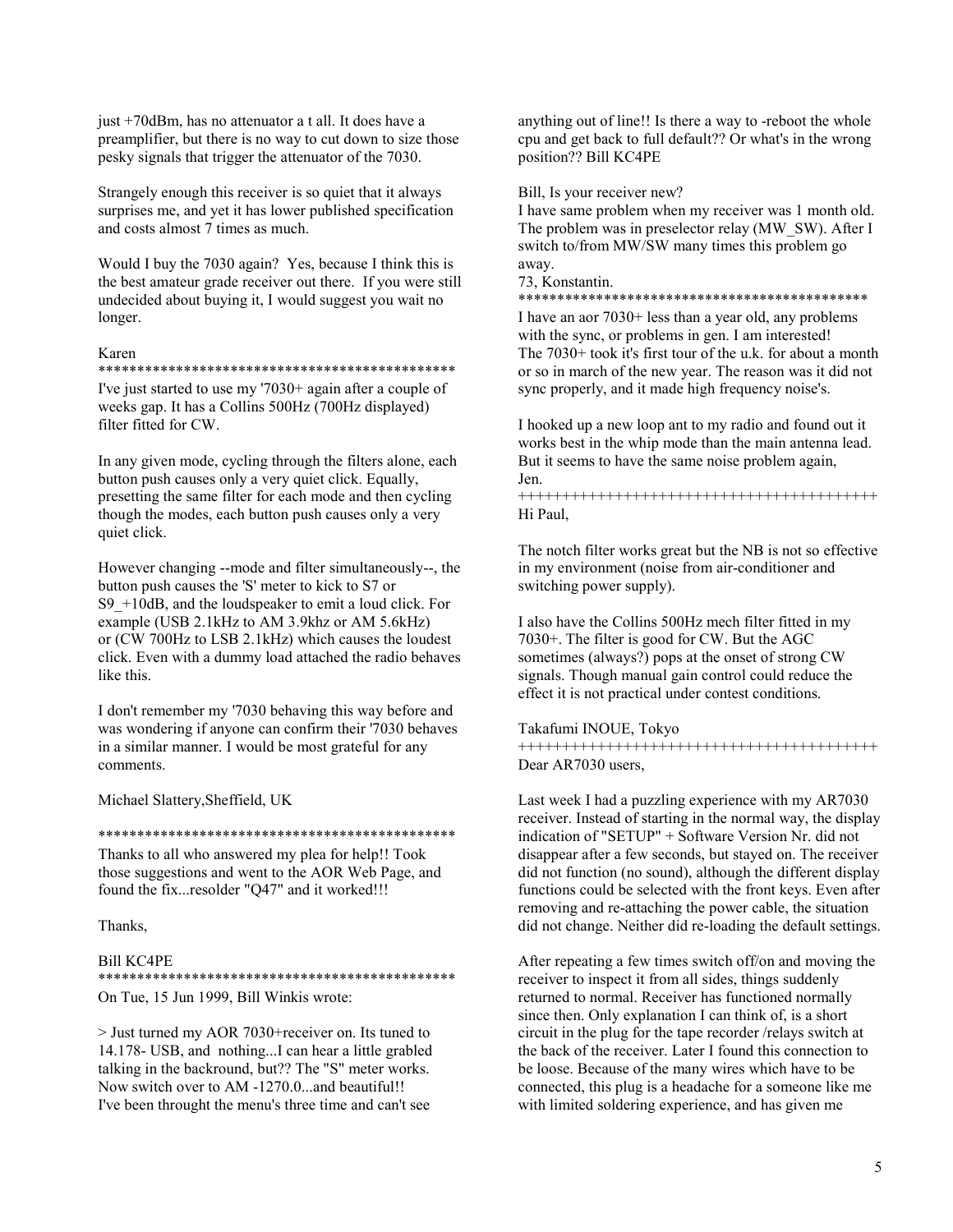problems before, but only resulting in no output to the tape, or no relays switch action, but never a malfunctioning of the receiver.

Are there other users who have experienced something similar? Explanations?

## Regards, Aart Rouw

+++++++++++++++++++++++++++++++++++++++++ Hello Dave,

Richard indicated that the ALPS encoder has a metal housing and that the "feel" of the control seems better and more consistent from sample to sample. Richard seemed to attribute the sample to sample variations of the Bourns controls to slight variations of the "sandwich" of the part made during the manufacturing process.

#### Best,Paul

+++++++++++++++++++++++++++++++++++++++++ Dave,

AOR is selling an ALPS replacement kit for the AR7030 for 20GBP and are considering redesigning the PCB assembly for the new ALPS encoder later this year. My contact at AOR is "Richard" and he even sent me instructions on how to perform the modification.

### Best regards, Paul

+++++++++++++++++++++++++++++++++++++++++ Well folks. I obtained a replacement spin wheel (bourns) encoder) and decided to tackle this on my own.

The difficult part is cleaning the solder out of the holes to prepare for the new part, I have one hole left to clean and I can install the new encoder.

How did the failed encoder look?

The ceramic back plate was broken into 4 pieces. My guess is that the 7030 took a lick on the volume control during shipping when I received it last year from the previous owner. The volume spin wheel died within the first few days of my ownership.

The resistance section of the ceramic back plate was darkened like the one Dave displays on his web page.

I sure hope this doesn't happen again.

Nick Marsh WB4SQI

+++++++++++++++++++++++++++++++++++++++++ Hi Nick

### >Two gripes:

My '7030+ also suffered both these problems from new.

>My set suffers from the well known sync-detectorheterodynes problem...

The sync detector...

... is very susceptible to temperature changes.

... alignment setting controls are electrically rather course.

A change of ambient temperature from that when aligned in production, or, a strong mechanical shock to the equipment in transit, or indeed, a combination of both, could be responsible for the misalignment.

I followed the sync detector alignment procedure outlined at the by AOR UK web site which improved the perceived audio quality. The detector has since maintained zero-beat alignment.

However, some low-level heterodynes remained when tuned to some stations. These vary in pitch and audibility depending on the overall level of transmitter audio compression/modulation, shifts in ambient temperature, and filter/passband/tuning settings.

I have implemented the full temperature compensation modification outlined at the AOR UK web site, which has improved but not entirely cured the heterodyne problem.

Perhaps I should implement the R109 modification as well! If you decide to try it, please let me know your results and observations.

>Secondly, the tuning control; mine has more resistance to turning than I would have expected, in fact tuning the set when it's switched off I can here what sounds like the result of friction. Subjective I know but what does your set tune like? My '7030+ tuning control caused my fingers to fatigue, considerably diminishing the pleasure to be derived from using the equipment.

### To affect a cure:

1. Remove the opto-tuning control from the radio.

2. Orient the shaft downwards and squirt some tape-head cleaner into the point where the shaft enters the bush, rotating the shaft alternately left and right, pushing in and out, until the action becomes more free.

3. Maintaining the shaft orientation downwards, allow some time for the control to dry out. Then check the action is still free.

4. Lubricate the shaft/bush very sparingly with light oil. 5. Reassemble the radio.

This has cured the problem on my '7030+.

>Also the rate of slow-tuning is faster than I was >expecting, using thumb-in-dimple and turning at about 1/2 rev per second I'm clocking >up just over 4KHz per rev in USB, 2-3 times what my cheapo DX-394 does.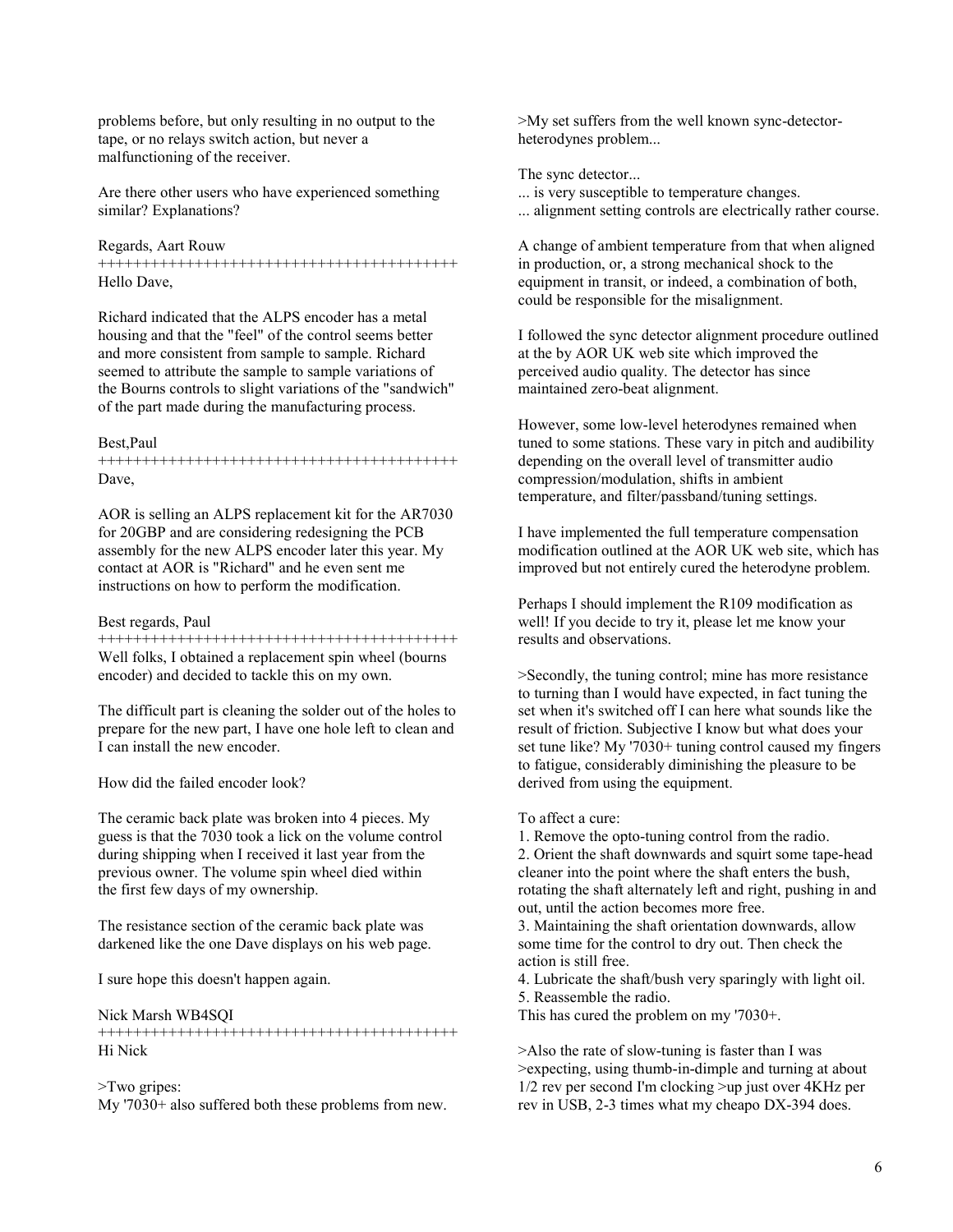Maybe I'll get used to the faster tuning and even find it to be a better tuning rate?

Turning the tuning control at this rate invokes the auto speed-up function, which increases the tuning rate in proportion to the speed of rotation of the tuning control. Slow rotation produces approximate shifts of 1.36kHz/rev in SSB mode and 5.43kHz/rev in AM mode.

## Hope this helps

# Regards Michael Slattery +++++++++++++++++++++++++++++++++++++++++ Hello list,

I'm the proud owner of a new '7030+, my first serious receiver. Initial impressions are very good, especially of the low noise floor and quality audio. Two gripes though: My set suffers from the well known sync-detectorheterodynes problem, did anyone manage to eliminate this by realigning the sync or by bridging R109 with a 4k7 or 10k as recommended by JT?

Secondly, the tuning control; mine has more resistance to turning than I would have expected, in fact tuning the set when it's switched off I can here what sounds like the result of friction. Subjective I know but what does your set tune like? Also the rate of slow tuning is faster than I was expecting, using thumb-in-dimple and turning at about ½ rev per second I'm clocking up just over 4KHz per rev in USB, 2-3 times what my cheapo DX-394 does. Maybe I'll get used to the faster tuning and even find it to be a better tuning rate?

# Regards,

Nick Dawes

+++++++++++++++++++++++++++++++++++++++++ David

We have responded to Robert Gibson directly regarding his observations on his AR7030, however, in the light of your comments to the news group I felt I should bring you up to date on our activities here at AOR Manufacturing.

Contrary to your assumptions, we are not ignoring the problems people are experiencing with the Bourns click encoder used in the AR7030. As you are aware, we have supplied replacement parts under warranty and service where applicable pending finding a more suitable solution.

We have now found a replacement for the Bourns part from a different manufacturer. Unfortunately however, the replacement part requires substantial PCB changes to the control unit to enable it to go into production. These changes are under development at present.

I would still stress that whilst the problem with the Bourns click encoder has occurred on more sets than we would like, it has still only affected a relatively small number of sets in service. The vociferous activities of those who post to news groups are not always an accurate reflection of reality.

This is not an excuse, and our attempts to make sure the part is not used in further productions of the set despite the considerable changes necessary, reflects the fact that we are not complacent regarding this matter.

To reiterate comments from earlier email correspondence, when we chose the Bourns part, it was a careful decision based on the apparent reputation of a respected American component manufacturer. The fact that this part would appear not to have met our expectations is a sad reflection on our initial decision. We are a small manufacturer relying on the co-operation of larger organizations such as Bourns and their agents to maintain our own position as a supplier of a quality product.

If such assistance is not forthcoming, our own position is made very much more difficult.

#### Regards

Mark W Sumner (Production Controller) AOR UK

 +++++++++++++++++++++++++++++++++++++++++ I have just (like 30 minutes ago) replaced my old Alps encoder with a Bourns optical one. You can get them from RS, Farnell and probably many other distributors. I found mine in a draw at work, they cost about UKP 30 to 50 depending on how many steps they have and if they have a ball race, mine is a 128 step non ball race one.

# How to do it....

Top off, front off and knob off. De-solder old control and remove. The hole in the board has to be enlarged to 3/8" and the knob drilled out to 1/4". Connect the terminals on the encoder thus... - to center pad, A to one end pad, B to the other and  $+$  to  $+5C$  (computer) there is a blank connector position with this labeled or as I did buzz through to the pull up resistor pack just above the encoder and solder it there (two center pads on the display side on mine). If the knob works backwards swap  $A \& B$ , mine worked the right way first time but the lid is on now!

As for the spin wheel and volume ones if mine go wrong they will be replaced by me, I hope not to but if I do instructions will be here.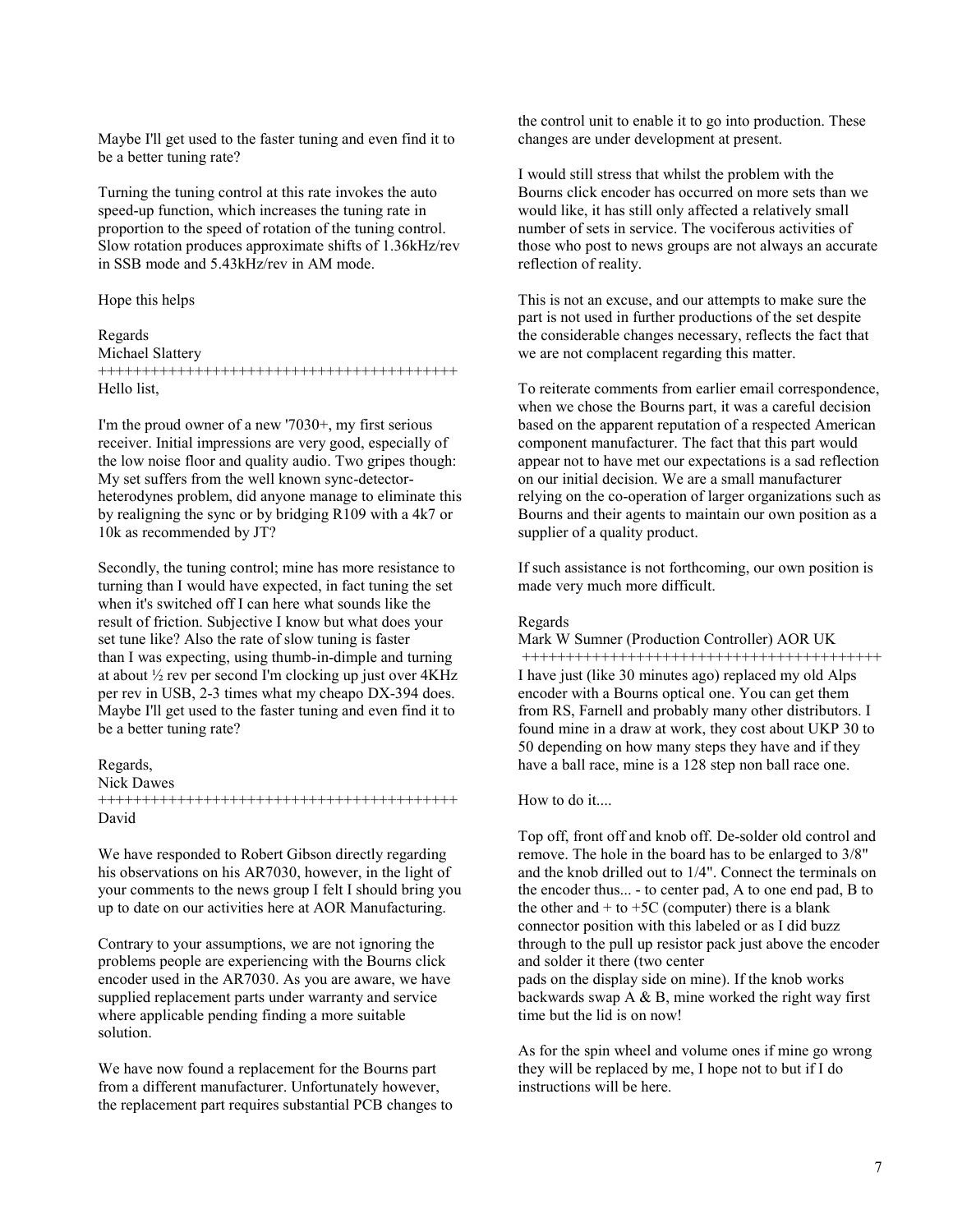# Huw

### +++++++++++++++++++++++++++++++++++++++++

My 7030 is on its third spin wheel and second replacement push button (soft key). Also, the shaft of the tuning encoder is getting slack, causing the tuning knob to wobble. Not good considering the radio is only just over two years old.

I like the receiver, but am worried about the prospect of having to keep replacing these parts.

So what about alternative replacement parts?

Any ideas?

### Rob.

+++++++++++++++++++++++++++++++++++++++++ Nick Marsh wrote:

> Sitting here listening to BBC with my S/N 100125 and wishing the volume spinner knob had not failed as hunting for the remote every time I change the volume is a pain. I hope that AOR addresses this problem in some manner. I know that Drake would!

Wonder if you were unusually hard on the knob, i.e. turned it very fast etc in order for it to fail like that. My serial #101257 has not experienced any failures (yet) with any of the knobs. I use them gently and keep the radio covered with a clean dust cloth when not in use. I agree with you, I hope AOR addresses this issue quickly.

Vince/K7NA

>

+++++++++++++++++++++++++++++++++++++++++ Truman wrote:

>> I have a standard model AR7030 purchased almost two years ago and the spin knobs on mine work just fine. Likewise, I use the remote often but not exclusively. I just take care rotating the spin knobs and do not spin them too fast. So far, so good.

> Same here -- my serial #137 spinners all still work great, and I use the radio almost every day. > Questions -- if AOR folks are monitoring this discussion, wonder why one of 'em doesn't inveigh with a response? If the 7030 is indeed coming to the end of its production, does that imply a newer receiver is in the works as a replacement, or is the market just getting > too small for another over-\$1000 shortwave receiver? >

> cheers -- Truman

Sitting here listening to BBC with my S/N 100125 and wishing the volume spinner knob had not failed as hunting for the remote every time I change the volume is a pain. I hope that AOR addresses this problem in some manner. I know that Drake would!

73

Nick Marsh WB4SQI

+++++++++++++++++++++++++++++++++++++++++ In message davez writes : >Hello Mark, >

>Today I checked the semi-defective encoder (substrate) for the "shorts" that was talked about below I could not find this to be true at least on this one. >

>However, a interesting find that did appear as I was testing it for general resistance. Of course the resistance was "nil" on the pencil eraser treated part of the track. But if I just cleaned (just a bit of mild solvent) a part of the tarnished track , and tried the ohm meter test again in that cleaned spot, it was a better connection. Not perfect but allot better.

>It seems to me that maybe at least part of the blame on the failure of the encoders that I have on my mind still is >from "whatever it is" that Bourns used to lube the innards going sour(drying out perhaps) ??? >

>Just for the information, The Serial Number of my first 7030 that had a Spin Wheel failure was 100756, and the "Plus" that is now also starting to fail 101570. >

>Hope this helps..Dave Z

>++++++++++++++++++++++++++++++++++++++++

-----Original Message----- From: Mark Sumner AOR UK Date: Tuesday, December 01, 1998 9:13 AM Subject: Bourns click encoder

Dear David,

The problem surrounding the Bourns click encoders is not as simple as it first appears. Not all failures are for the same reason.

Given the number of AR7030 receivers we have sold, you would expect that if the problem were due to tarnishing of the metal deposited on the substrate the service request for replacement encoders would be enormous. Whilst any failure is a great cause for concern, and this particular one occurs too regularly to be ignored, I can tell you that the numbers are not great.

As I think you are aware, we receive no direct input from Bourns regarding any quality issue. Bourns will only deal through their supplying distributor. This has meant that though a number of replacement encoders have been supplied, there seems little desire on our distributor, or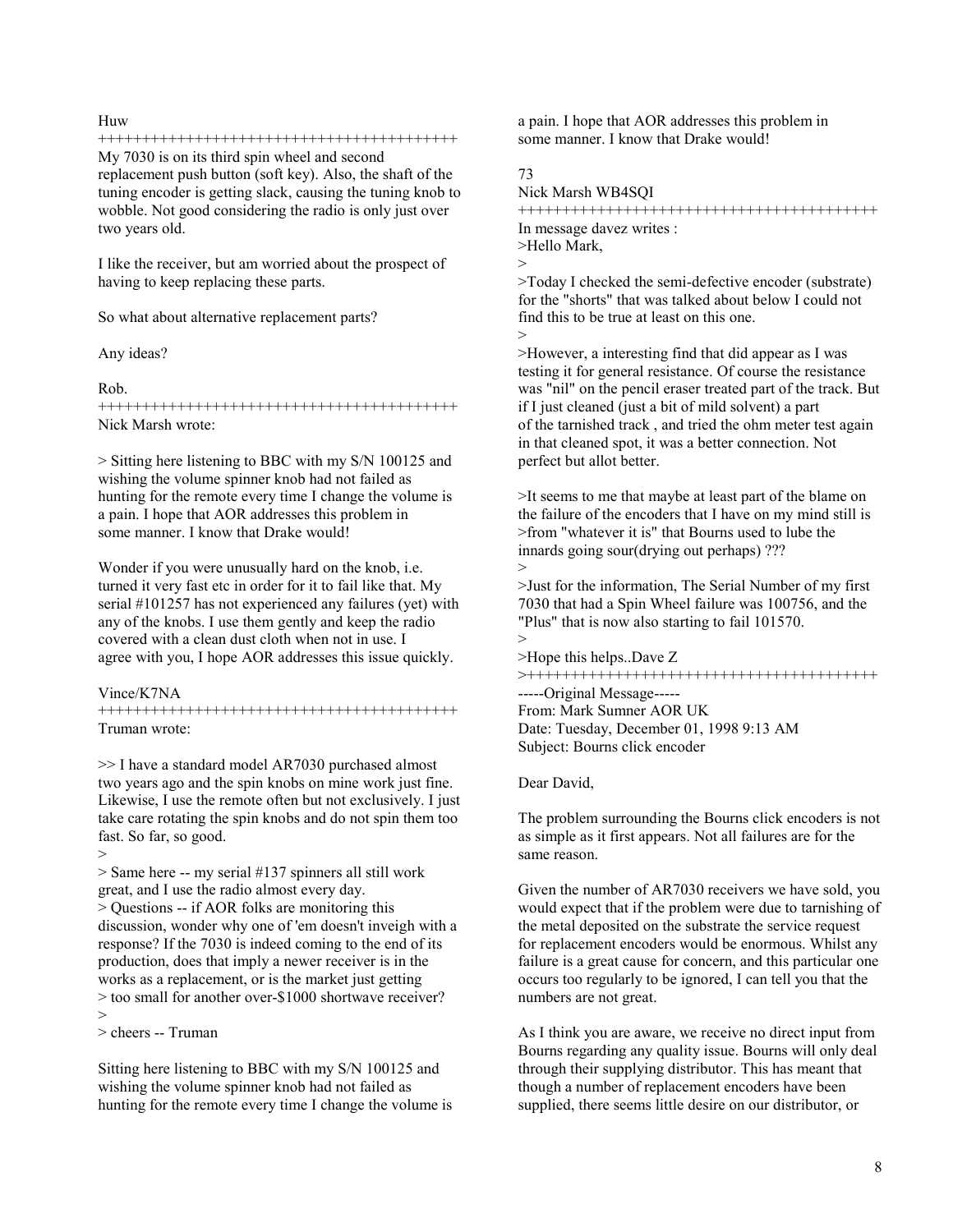possibly Bourns part, to actually address the problem.

As I said, the failures are not all clear cut. Any sample of this encoder, when opened reveals a similar level of tarnishing to that which your picture shows, whether it is fully functional or faulty. This has led me to investigate the problem further.

The failures I have seen have a short of a few thousand Ohms between the center pin and either of the outer ones. This short seems to be very close to the pins, rather than on the contact area of the substrate.

This is checked when the substrate is removed from the encoder body as the one in your picture.

I would be grateful if you would check this on your faulty example and let me know your findings. It is possible you have cleared the problem when cleaning etc, but the ones I have seen require quite an effort to clear the short. (Nothing is actually visible.)

During design and manufacture the Bourns part has been evaluated and seemed suitable in every respect, it is regrettable that long term this has not been proved to be the case. Ultimately my preferred course of action is to use a different manufacturers part. Unfortunately, the PCB and front panels are designed to take only the Bourns part. No other manufacturers unit is even remotely compatible physically making retro fitting of other parts difficult or impossible. This does not preclude a change being made in any subsequent production however as PCB's etc can be re designed.

Naturally, if we are able to devise a way of fitting say an Alps part in this application we will make this modification available to existing users who's Bourns encoders fail. I would however stress that even most of the earliest sets have not suffered failure, so there is no reason to suppose that a replacement encoder will fail, once it has been fitted.

Best Regards,Mark W Sumner (Production Controller) AOR UK LTD \*\*\*\*\*\*\*\*\*\*\*\*\*\*\*\*\*\*\*\*\*\*\*\*\*\*\*\*\*\*\*\*\*\*\*\*\*\*\*\*\*\*\*\*\*\*

Hello Dave,

Thanks for the information. At least AOR is being consistent with the responses - they also indicated with Larry that Alps was being considered.

Anyway, \$6.30 for an encoder seems rather cheap. I know Bourns can make quality products but how good of an encoder can you make for \$6.30? The real goods ones are \$50 and up. I think AOR ought to look a little harder and dig a little deeper into their pockets and invest in a better

encoder (or at least, suggest a better substitute that the user can go out and buy and retrofit himself). Or - find a way to service the encoder. If there only was some way to disassemble, clean, and reassemble the unit. Since the encoder has 24 positions I cannot believe that this is a high precision unit that cannot be taken apart.

I have not held the actual part AOR uses but if it is like the Ten-Tec part used in their 1254 kit receiver then I have a theory:

Using a knife or Dremel tool the molten plastic that seals the unit can be removed. The encoder can then be separated into two parts - the ceramic base with the contacts and the housing that holds the shaft and wiper. I strongly suspect that the encoder is very much like a volume control except it has a lot of little contacts instead of one semicircular contact. I would then clean the contacts (which I think are silver) and wiper with a Q-tip and Deoxit (to help prevent tarnishing). The encoder can then be reassembled. The housing's plastic posts will fit back into the ceramic base's holes so alignment shouldn't be a problem.

Now here's the tricky part: If the bracket that holds the encoder on the circuit board holds the part SNUGLY against the circuit board then you will not have to glue or clip the encoder back together because the bracket will do that for you! (kind of like holding a sandwich together) That way, you can clean the encoder as needed (if it ever needs it again) and easily.

I hope all that made sense! Working on tube equipment (R-390a series) has made me very resourceful - rewinding coils, taking apart potentiometers, cleaning, and lubing, etc.

Like most companies, they are not going to make a move unless they thinks sales are going to be hurt - that means draw attention to the problem and get as many people talking about it as you can.

# Best, Paul +++++++++++++++++++++++++++++++++++++++++ Dave,

I just read your news page. When I built the Ten-Tec 1254 kit I noticed that the solder pads on the Bourns encoder for the connections appeared to be silver. In fact, during the kit construction, Ten Tec recommended that the solder pads be lightly scrubbed with a pencil eraser before soldering. If silver is used for the contacts or whatever, inside the encoder, your theory about tarnish could very well be true.

Unfortunately, the encoder appears to be sealed shut at the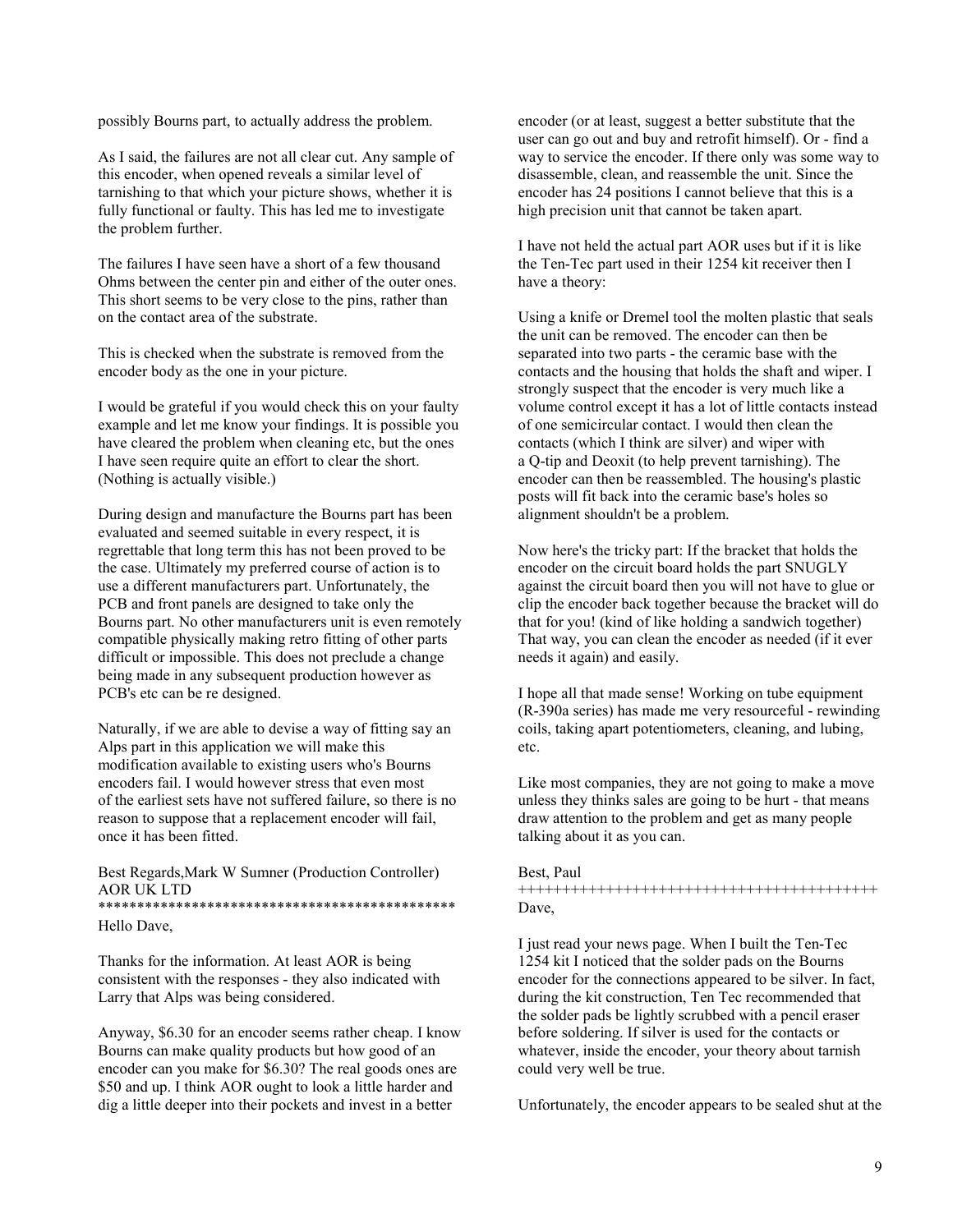manufacturer by melting four plastic posts on the ceramic back.

Real "high quality" encoders, huh?

Best regards,Paul +++++++++++++++++++++++++++++++++++++++++ Dear Dave,

Hello from Tokyo. I really enjoyed your web pages. I'm a owner of an AR7030. I love the radio but one of the spin wheels failed after about one year use. I sent the unit to AOR Japan and they replaced the part. I didn't know that not a few users had the same experience too.

Some other comments on my AR7030:

1. Notch filter works great but N.B. is not so effective at least for my environment.

2. AGC sometimes pops at the onset of strong CW/SSB signals.

When I was a high school student NRD505/515 were my dream sets. Today I can afford a 535 or a newest 545DSP, but they don't attract me as much as 505/515 did.

# Takafumi INOUE, Tokyo Japan

+++++++++++++++++++++++++++++++++++++++++ I wish I could afford a 7030, so I could complain about it! Just one, never mind owning 3!!! But I guess it just makes us aware that no matter what the price of the unit, it seems manufacturers will try to shave their costs to bare minimum. So AOR has stuff manufactured in Mexico. Maybe there should be a law that manufacturers would have to list the ingredients of their receivers (or whatever) on the box, like they do for food. So the side of the box in which the receiver comes from will say:

AOR 7030 Mostly made in England except for below parts:

Volume Spin Wheels: Made in Mexico IF Stages: Made in Korea RF Stages: Made in Taiwan Crystal Filters: Made in China

and so forth. Maybe I'm a bit off to suggest this, but it is a shame that such a well reviewed product can have inferior components hidden inside, and it seems the manufacturer (AOR in this case) is unwilling to acknowledge or fix the problem to date. Good luck with AOR and keep the NG informed so we will all know how AOR treats their customers. Stan

+++++++++++++++++++++++++++++++++++++++++

Dave,

Last night the second rotary encoder from the left went dead! Great - on a \$1300 radio! Fortunately, it is still in the warranty period. I tried AOR-USA, and asked them to install the Notch, Noise Blanker, but they said "special equipment was required for this and they did not have it"!!! They recommended sending it to the UK.

so it goes...

# 73, Fred

+++++++++++++++++++++++++++++++++++++++++ Colin Thompson wrote:



> AOR UK is still providing excellent service with timely answers to my questions. Twice with in the last week. BTW, they monitor this list and the usenet traffic.

>  $>$  73, Colin

Colin,

I wasn't aware that AOR monitored the list, that is good news. I hope they take a serious look at the audio gain control problem on the 7030. Mine has totally quit functioning now and all audio adjustment is via remote control.

Makes for a real headache when I need to turn it down to answer my phone in my home office.

-- 73, Nick Marsh, WB4SQI

+++++++++++++++++++++++++++++++++++++++++ >I hope all have not been flamed too much by all my >comments?? Not trying to be a "Downer" here, but I >wanted to let all know what I have been experiencing. I >really do like my AR7030's. But for the cost of these >radio's, I do not feel that the Volume Control should fail >like this either?? And it seems like I'm not the only one ??

>Davez

Thanks for taking the time to tell your experience.

What a horrendous story! With that kind of treatment I'm amazed you stuck with your '7030's. You must really love the radio...

Of course the Volume control shouldn't fail so soon. That is quite out of order, especially on an expensive 'quality' piece of gear.

Michael Slattery G8PNX, Sheffield, UK +++++++++++++++++++++++++++++++++++++++++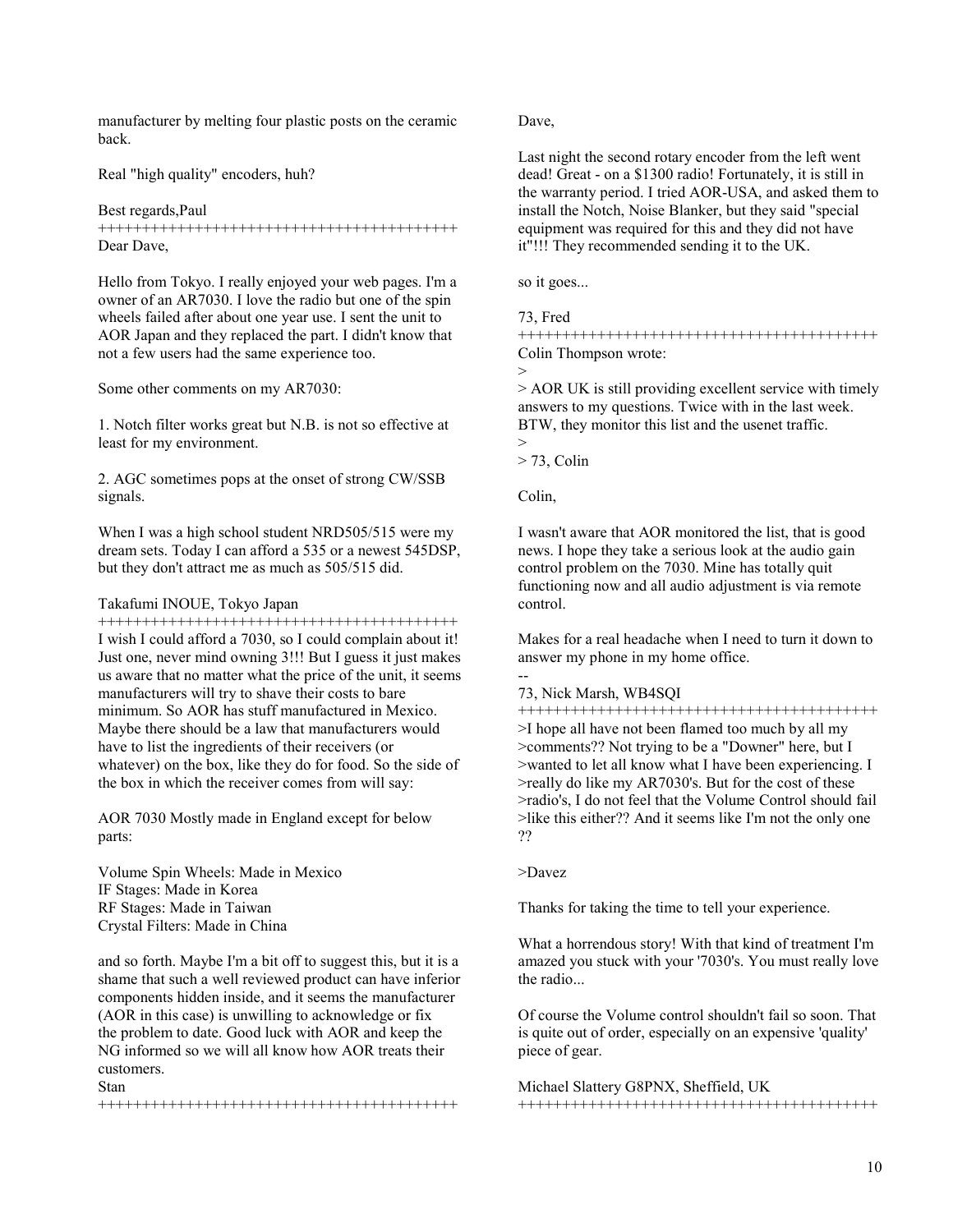>The North American Importer/Repair station (EDCO in Va) did the very poor repair attempts (they did actually replace the spin wheel), and about all that AOR UK did was to make a few phone calls to "EDCO" (after I emailed AOR UK). After really destroying the units case, stripping the units screws, and also just plan beating it up (gouged and scratched up case), also software gremlins (this after a number of trips back and forth.....)..I wanted some action (how about a new unit after all that was done to it or at least entire new case parts!) and never got it.

As I recall, EDCO's retail outlet was EEB in Vienna, Va. where I purchased my AR7030. When my brand new unit arrived, the lens on the remote control was broken. So, I sent the remote back to EEB and asked for a replacement.

They said they would get a new one out to me within 3-4 weeks (they had to special order it). Finally it arrived at EEB and they mailed me the unit. Guess what? They mistakenly sent me my old broken unit!! This time I was furious and I let the store manager know it in no uncertain terms because my new remote control had been sent to some else and I would have to wait \*another\* four weeks. During this time one of their techs quit and the other probably worked on the radio mentioned in the above posting. It's a shame, but no wonder the store folded.

With the speed and wide utilization of the Internet, no business that treats customers like that will long survive. Now...I understand that Universal Radio in Ohio markets the 7030 and has a repair facility. Does anyone have any solid experience with these people at Universal in order to recommend for or against sending units to them for repair? It's hard to believe that AOR hasn't established a viable repair center in the USA, given the fact that so many people in the States have purchased AOR-UK products. Any thoughts?

Vince Bond K7NA

++++++++++++++++++++++++++++++++++++++++ >Two questions

>

> 1. Using the 2.1kHz filter in SSB modes, PBS set to zero, and no signal present, is the background noise the same in both USB and LSB modes? Even after it has been operating continuously for days my '7030's isn't. Running the filter calibration routine doesn't seem to make any difference!

That can certainly be the symmetry of the filter as pointed out in several messages. The other source of the "problem" could be that the carrier offset is not centered in the filter passband. This adjustment can be done by ear if you know what to adjust.

However, there is a downside. If the filter is not

symmetrical, your adjusting the offset may not accomplish very much in real terms and performance.

> 2. Using any filter in any mode, PBS set to zero, and no signal present, is there a broad peak in the background noise that can be removed using the audio notch filter set to 1.8kHz? On my '7030 it gives a slightly smoother quality to the background noise.

You have discovered the frequency of the bulk of the internally generated noise. Kiwa Electronics can upgrade the audio in the radio with impressive results.

Chuck Rippel, WA4HHG

+++++++++++++++++++++++++++++++++++++++++ From: AOR (UK) LTD Sent: Wednesday, September 02, 1998 To: Fred Kelcz Subject: Re: AR7030 noise problem

The LCD on the AR7030 produced a small amount of noise which can be picked up by the radio under certain circumstances. This is most noticeable at lower frequencies when using the set with an internal battery pack, a telescopic whip and no RF earth. All later sets have an extra earthing strap fitted to overcome this problem (from serial number 101713).

To retro fit this extra earthing strap, both covers and the front panel will have to be removed. 6 bottom panel screws, 4 top case screws and 4 front panel screws (2 on front and 2 behind each fitted with 2 spacers).

Once the front PCB is visible, the earth strap replaces the existing one that is fitted from the main PCB to the  $\le$ > encoder. The new strap is now extended to earth the LCD surround as well.

The new strap is made from a piece of brass shim 5mm X 70mm. Shape the metal to form a curve at one end (radius; approx 3mm). Add a thin piece of insulation to the outside edge of the radius. The curve can now be slid under the LCD screening surround without shorting the LCD contacts (the earth strip hooks around the inside edge of the display screening can and sits between this and the LCD rubber contact pieces).

Once behind the LCD screening, the rest of the strip can be shaped over the < > encoder and bent around the front panel to enable soldering onto the main board earthing point.

The final shape and resting place of the strip will be as shown in the diagram. The strip should be trapped between the encoder and the front panel when this is replaced.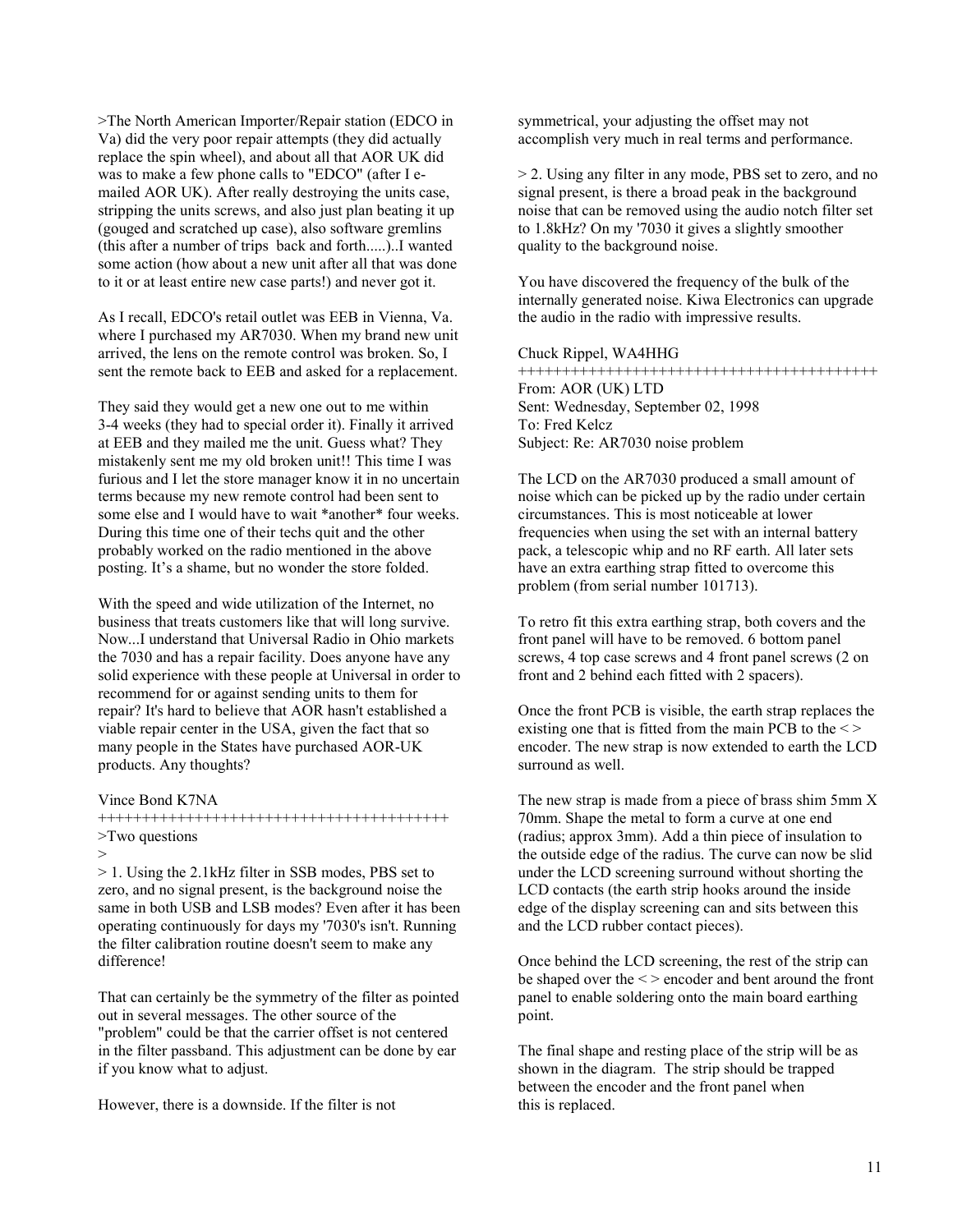Replace the front panel and case halves.

Regards Simon (AOR UK)

+++++++++++++++++++++++++++++++++++++++++ Michael Slattery wrote:

> 1. Using the 2.1kHz filter in SSB modes, PBS set to zero, and no signal present, is the background noise the same in both USB and LSB modes? Even after it has been operating continuously for days my '7030's isn't. Running the filter calibration routine doesn't seem to make any difference!

### > Michael:

I have had a similar experience with my AR7030. I find that the amount of background "hiss" is louder and more noticeable on LSB than on USB but is adjustable when tuning the PBT control. AOR UK thought the culprit might possibly be a defective 2.1 kc ceramic filter. I disagree. I checked with AOR distributor EEB (before they left the scene) and they confirmed that earlier units exhibited that characteristic, albeit, you have to know what you're listening for in order to confirm the phenomena. I also tried the filter calibration routine and it made no difference. Thus, I surmised that it is an artifact of the design of the receiver, similar to the little spurs that you will hear on strong signals when you use the sync detector.

Actually, I found that the different hiss on LSB was, to a lessor degree, evident on all filters. So, I suppose you might just live with this and accept it as a characteristic of the beast. Good listening!

### Vince Bond, K7NA

++++++++++++++++++++++++++++++++++++++++ For those having problems with distortion/noises when the AR7030 is in AM Sync try changing your power supply. When I received my AR7030 Plus last August the AM Sync was totally unusable due to distortion and noise. In addition when the receiver was turned off there was a low level hum from the speaker which would gradually get louder and after a couple of minutes it could be heard all over the house. Sent E-mail to AOR and they suggested the power supply might be the problem. When I fed the receiver from another power supply all the problems immediately cleared up. AOR promptly sent me a replacement supply. Don't know if this will help anyone but it is worth a try.

### 73 Al-K4GLU, Chincoteague Island, VA

+++++++++++++++++++++++++++++++++++++++++ I own an AOR AR7030 "Plus" receiver (serial no. 100697; firmware revision 1.6B); hence, I am participating in this mailing list. I began with the base

model and recently (10 March 1998) upgraded to the "Plus Performance" model. AOR Manufacturing Ltd. did the work and also installed the UPNB7030 option and the Collins MF500 filter for CW. The six IF filters display as 0.7, 2.1, 3.7, 5.1, 6.1, and 9.5 kHz bandwidths. Depending on conditions, the bandwidths also have displayed as 3.6, 5.0, and 6.5 kHz for the 3rd, 4th, and 5th filter positions.

Some problems that were addressed during the workshop attention during the "Plus" upgrade included a failed 1st mixer IC, hand capacitance (specifically, when in proximity with the LCD display/main tuning dial area), and others. Since the time my set was upgraded, AOR Manufacturing Ltd. developed a modification for the hand capacitance; an additional earthing strap was applied (to the LCD) to my set (one is now fitted as standard to all new sets). The rear external speaker socket was replaced as this was thought to be worn. A problem with the set "tuning it self" was addressed with the addition of the Bournes optical encoder (fitted as part of the "Plus" modification).

Earlier modifications included an adjustment to an AR7030 external speaker component to drive high fidelity speakers (performed by Universal Radio to AOR's specifications) and a CPU upgrade to help eliminate processor noise related to the synchronous detector. By the way, another noise (a little high pitch-almost a sort of whistle) associated with the synchronous detector was eliminated during the "Plus" upgrade. All issues were successfully and professionally resolved; my hats off to AOR for their notable service.

Regarding the recent E-mail traffic on the clock accuracy and precision, I wonder, couldn't one control the AR7030 clock via the serial interface using the Computer Remote Control Protocol? From examining the AOR AR-7030 Protocol document (last revised 05/05/97), one can find that the real time clock registers are available in the battery sustained RAM, registers that appear to be available for read/write operation under program control.

An accuracy factor could be program adjusted using a (user) calculation based on clock drift or the deviation from the correct time. An accuracy factor is the time interval at which one unit is added to or subtracted from the clock's time. This is similar to a routine used by Hewlett-Packard in their HP-41 series (and later series) calculators. A precision error could be accounted for by adjusting for program execution speed and data transfer rate. By the way, my AR7030 clock appears accurate to within a few seconds per month and is easily corrected using the facilities on the AR7030.

# Christopher

+++++++++++++++++++++++++++++++++++++++++